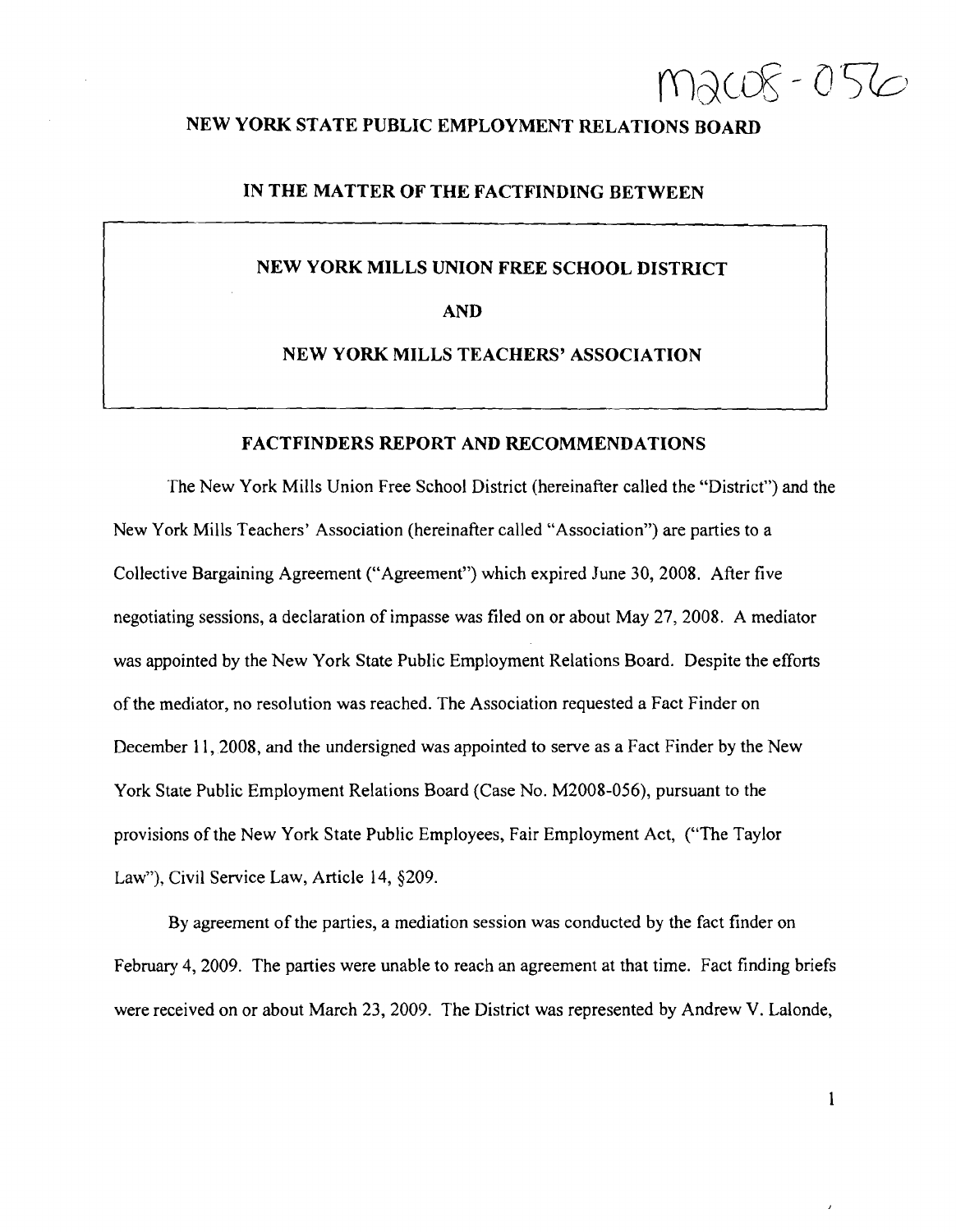Labor Relations Specialist, Madison-Oneida BOCES, and the Association was represented by James Henck, Labor Relations Specialist, New York State United Teachers (NYSUT).

Factfinding is a statutorily mandated proceeding that should be considered an extension of the collective bargaining process in which a neutral delivers a written report recommending a reasonable basis for settlement. In making recommendations, factfinders traditionally take into account such factors as the prevailing standards that exist in other comparable school districts; the financial impact upon the community; the tax burden compared to other communities; the consumer price index; the bargaining history and historical relationship between the parties. It is unusual for factfinders to introduce novel or unusual concepts into the collective bargaining relationship. These principles have guided me in making the recommendations that follow.

My recommendations should be viewed as a whole in an effort to resolve the entire collective bargaining dispute, striving to strike a fair and workable balance between the outstanding issues.

### **BACKGROUND**

The Village of New York Mills is located in Oneida County, just outside Utica. It is a small town encompassing a 1.1 square mile radius with just over 3000 residents. The District is composed of two schools spanning kindergarten to twelfth grade. There are approximately 54 teachers and 628 students.

During the negotiations, the parties agreed to a number of items pending a complete package agreement. These items included language modifications in the area of new/graduate credits (Section II), transfer credit (Section II), child care leave (Section VII (A)), stipend provisions (Section II), retirement incentive (Section XXXI), and in-service credit (Section II).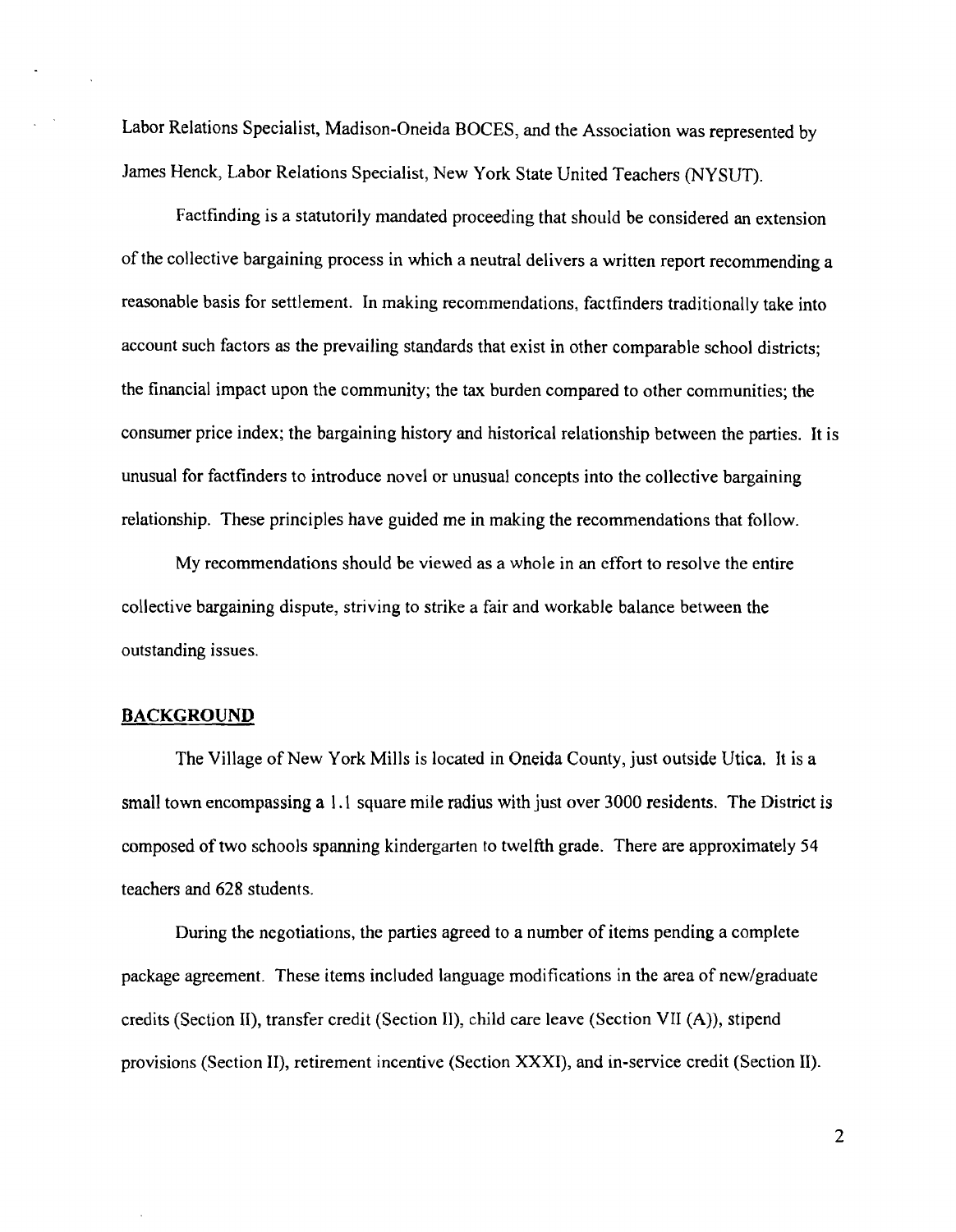## **OUTSTANDING ISSUES**

There were only two items submitted for analysis by the Factfinder  $-$  wages and health insurance. These items comprise the two most significant parts of any school budget and are inextricably intertwined. My recommendations should be viewed as a total package and include **both** the cost of the wage increase and modifications in the prescription drug program.

### **1.** HEALTH INSURANCE

The pertinent portion of Section XX, Health and Dental Insurance, provides the following:

- 4. The District will pay 95% of the cost of individual coverage and 85% of the cost of family coverage.
- 5. Beginning with retirees in 2001-02 school year, the district will pay 55% for individual coverage and 40% for family coverage.

For retirees in 2003-04, the district will pay  $60\%$  for individual and  $45\%$ for family coverage.

For anyone retiring during the school years of 2004-05 and beyond. the district will pay  $65\%$  for individual and  $50\%$  for family coverage.

6. During the life of this agreement, the District will become a component of the Oneida Herkimer Madison BOCES Health Insurance Consortium with a \$3/\$8 prescription co-pay. The mail in prescription co-pay shall be \$0. If during the life of this agreement, the district wishes to unilaterally change health insurance. the following conditions must be met:

**Position of the District.** The District proposed altering the prescription co-pays in the current

Excellus Blue Cross/Blue Shield PPO Plan with the following modifications:

- a. The co-pay for a generic drug would increase from the current cost of three dollars (\$3.00) to five dollars (\$5.00).
- b. The co-pay for a brand-name drug would increase from the current cost of eight dollars (\$8.00) to twenty dollars (\$20.00).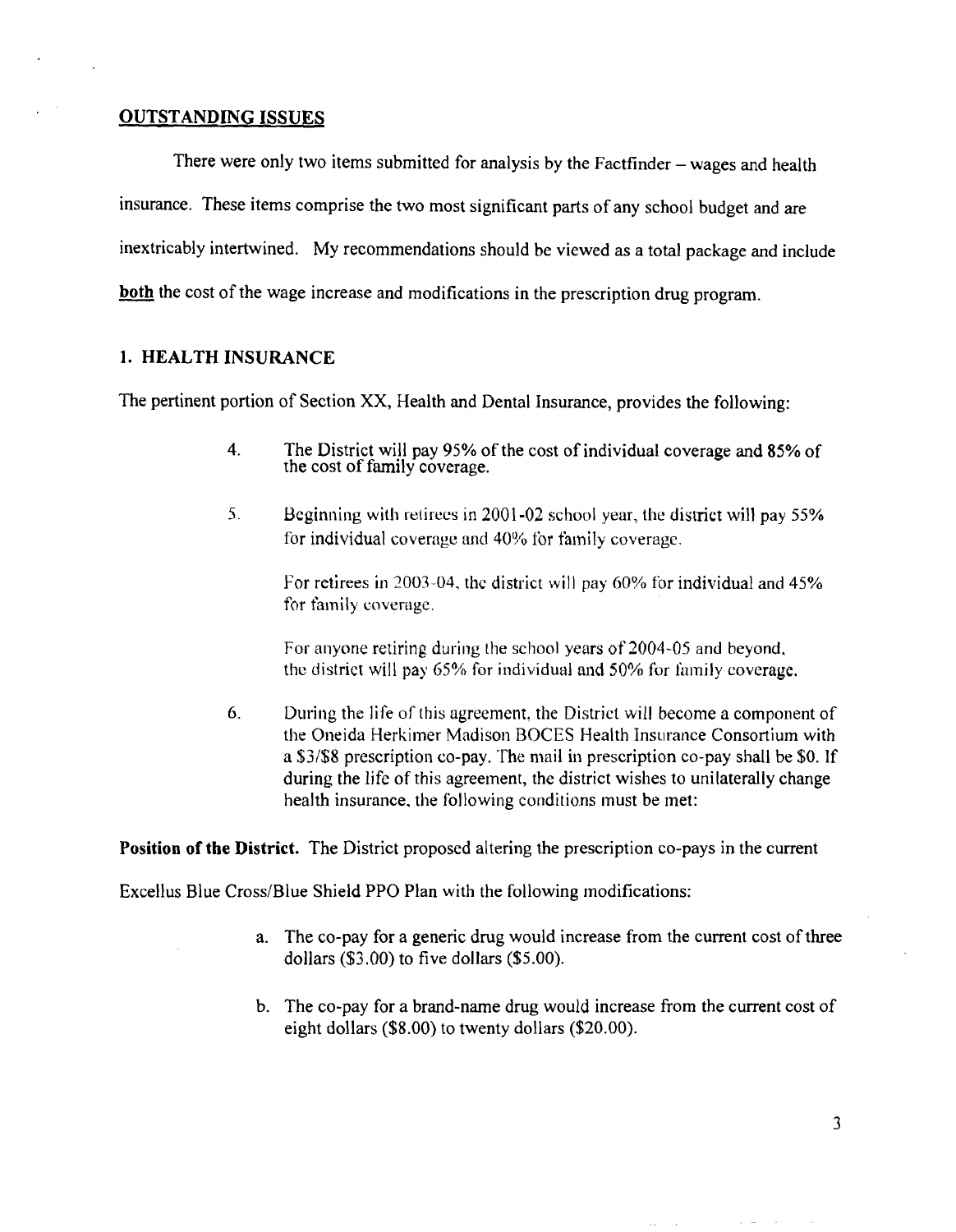c. The co-pay costs for those prescription drugs available through the mail order program offered through the Excellus Blue Cross/Blue Shield PPO Plan would increase from the current zero dollar (\$0.00) co-pay amount to a rate of two times the cost of a generic or brand-name prescription drug for a ninety (90) day supply, or ten dollars (\$10.00) for a ninety (90) day supply of a ninety (90) day supply of a generic prescription drug, and forty dollars (\$40.00) for a ninety (90) day supply of brand-name prescription drugs.

Position of the Association. The Association sought to maintain the current contract.

Discussion. There is no more explosive issue in collective bargaining today than the cost and benefits of the health insurance program. With health insurance increasing at the rate of an average of about 10% per year, the cost of the premium and the impact of any changes in coverage can be significant to both the employer and the employee.

The District argued that the cost of health insurance has increased dramatically and its proposal was necessary as a cost saving measure. It noted that the total cost of health insurance for those employees governed by the Agreement (individual, family and retiree coverage) was roughly six percent of the school district's total annual budget. It maintained that, with a projected 10% increase in 2009-2010 and anticipated costs of 9% in future years,<sup>1</sup> mechanisms to help control costs are necessary.

The District discussed internally and with the Association a number of different options to the current health insurance program, including changes in the percentage contribution to both individual and family insurance plans, changes to the percentage of retiree health insurance, and modifications to the prescription drug program. Other changes in plan design, such as increased costs of doctor visits or other co-payments, are prevented by the guidelines set down by the plan administrator. The District concluded that the proposed change in the prescription drug payment

I These increases have been estimated by the Oneida-Herkimer-Madison Health Insurance Consortium, the administrator of the plan offered by the District.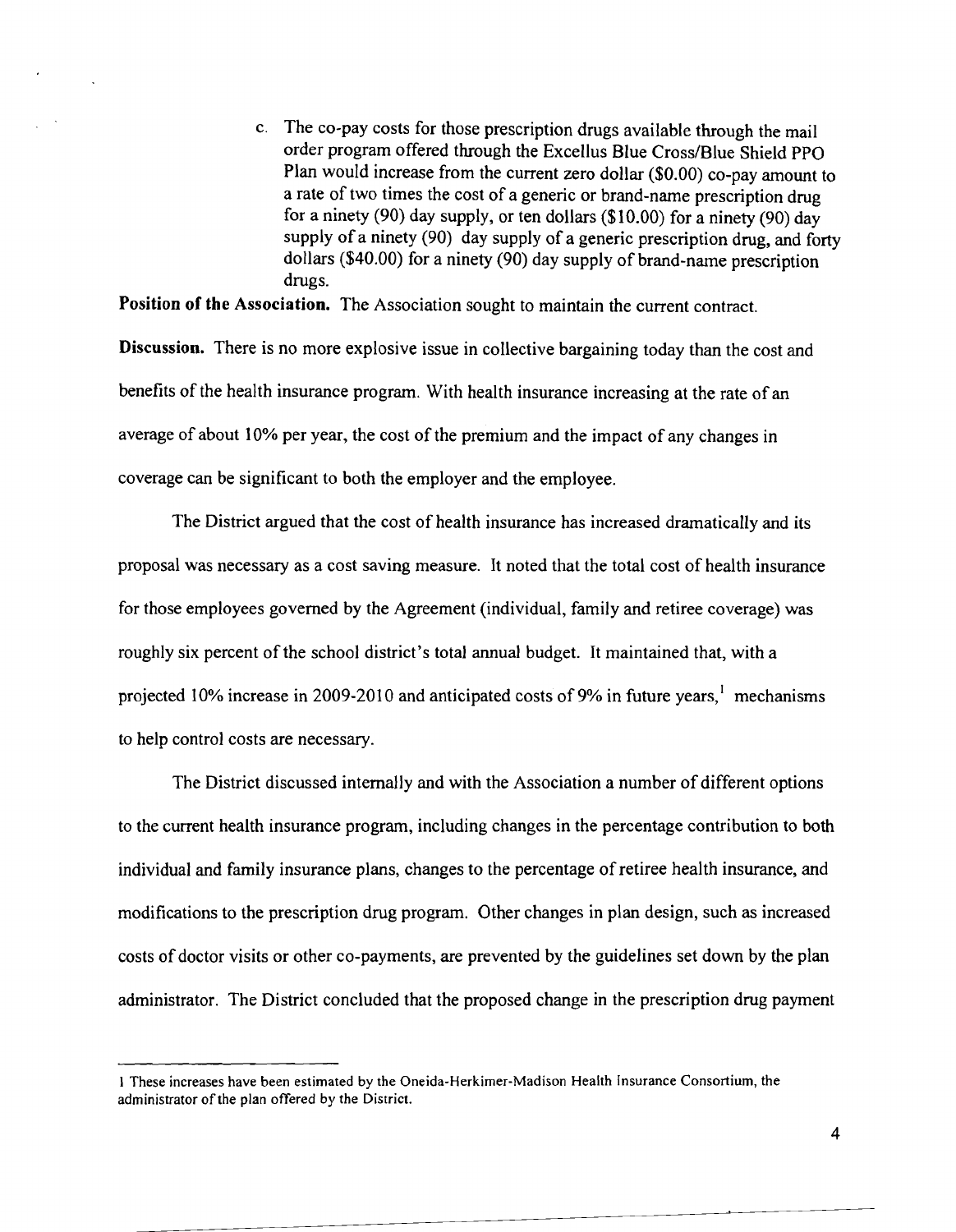would save it 6% in health insurance costs annually and would be the fairest approach for teachers, pushing the cost onto the employees that use the benefit the most. It noted that teachers could limit the impact of the increases by using generic drug and the IRS Section 125 plan.<sup>2</sup>

The Association argued against any type of health insurance modification. It argued that, while employees in the District fare slightly better than other teachers in the surrounding area with the prescription drug program and the health insurance premium contribution, the health insurance benefit for retirees is significantly below other districts in the area. Since the prescription drug modification would also be applied to retirees covered by the plan, the impact ofthe cost of the proposed prescription drug program would have a significant adverse impact on those retirees.

The District believes that modification in the health insurance is necessary to slow down the growth of health insurance costs and show taxpayers, when asked to vote on the budget, that the teachers are paying a fair share of the health insurance costs. The Association maintains that the benefits are consistent with those of other teachers in the surrounding area and does not want to see its members pay any additional costs. Both positions are understandable and predictable.

Both sides have submitted data regarding health insurance benefits in comparable districts. The data for the 14 districts submitted by the Association<sup>3</sup> and the 22 districts referred to by the District<sup>4</sup> shows that the health insurance premium contribution is consistent with that offered by the other districts. Depending on the data used, the average employer contribution is

3 These districts include Adirondack, Oneida BOCES, Camden, Clinton, Holland Patent, New Hartford, Oriskany, Remsen, Sauquoit, Waterville, Westmoreland, Whitesboro, Vemon-Verone-Sherrill, and New York Mills. 4 These districts include Brookfield, Camden, Canastota, Clinton, Hamilton, Holland-Patent, Ilion, Madison, Madison-Oneida BOCES, Morrisville-Eaton, New Hartford, New York Mills, Oneida-Herkimer-Madison BOCES, Oneida, Oriskany, Poland, Remsen, Rome, Sauquoit Valley, Stockbridge, Utica, Vemon-Verona-Sherrill, Waterville and Whitesboro.

<sup>2</sup> This section of the IRS Code allows for certain medical payments to be made with pre-tax dollars.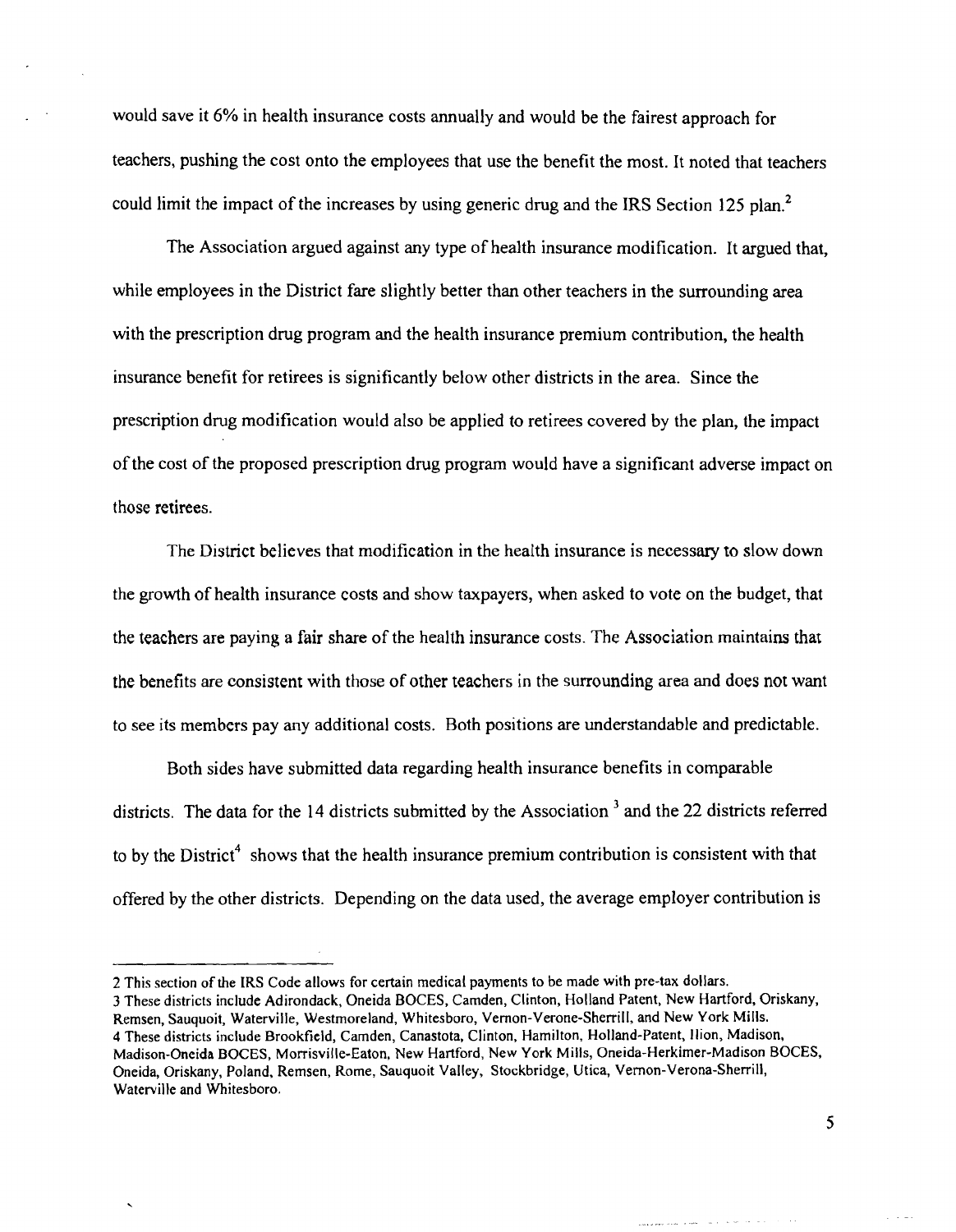93.6% (Association) or 93% (District) for an individual and 79.3% (Association) or 80% (District) for a family. The contributions at New York Mills of 95% for a single and 85% for a family are consistent with this contribution. The average prescription co-pay is \$5 (Association) or \$6.40 (District) for a generic and just under \$10 (Association) or \$14.00 (District) for a brand name. The New York Mills benefit at \$3 and \$8 is slightly below these averages. The rules regarding mail order are too diverse for any meaningful comparison.

Further analysis of the prescription drug comparables indicates that only one district in the Association peer group had a name brand co-pay of \$20.00 or more. In the District peer group, seven districts had a name brand co-pay of\$20.00 or more. Even though the expiration date of these agreements was not available, it is logical to assume that recent trends indicate a move toward higher prescription drug co-pays. In other parts of the State and nation, it is not unusual to see co-pays at significantly higher levels than the co-pays proposed by the District.

The major difference between New York Mills and other contracts is in the area ofretiree health insurance.<sup>5</sup> The peer group has an average of 85% employer contribution for a single plan, compared to 65% at New York Mills; only 3 of the 14 districts are below 75%. For a family plan, the average is 70% compared to 50% at New York Mills; however, its family contribution is consistent with five other districts in the peer group.<sup>6</sup>

The facts indicate that an increase in the prescription drug co-pay is warranted. I am not persuaded that the retiree health insurance payment justifies maintaining the status quo on prescription drugs. The liability for retiree health insurance has become a significant concern for many employers in recent years. Benefits thought to be magnanimous and proper have become

<sup>5</sup> This is based on the Association's brief. The District's brief did not reference retiree health insurance. 6 In other words, almost half the locals in the Association peer group have the retiree health insurance premium contribution for a family plan at the same level or below that of New York Mills.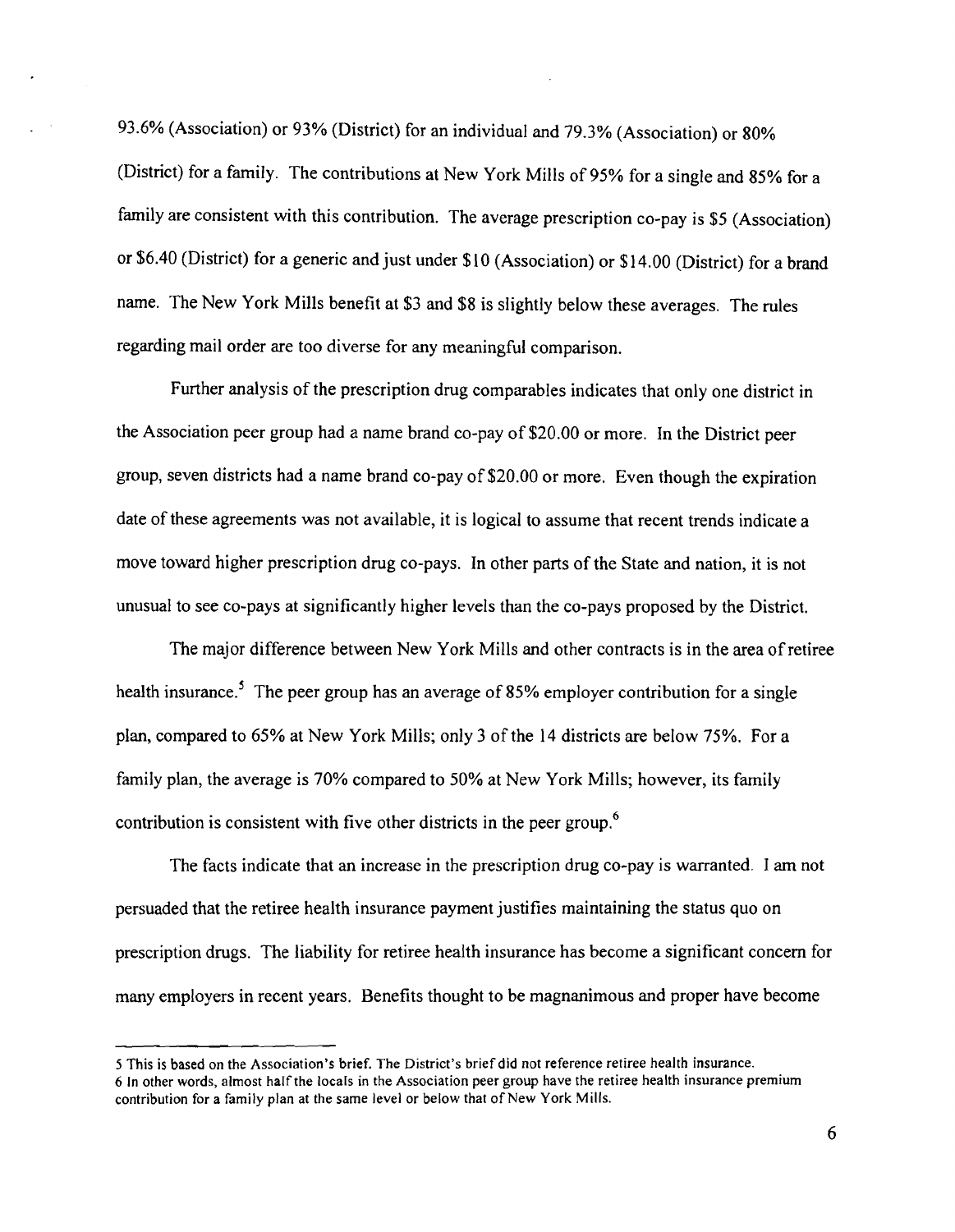exceedingly expensive and a drain on the budgets of many employers, including school districts. Many private sector employers have attempted to eliminate or significantly curtail health insurance for retirees. For example, companies and unions in the auto industry have been grappling with the cost of retiree health insurance for over a decade and still have not reached any satisfactory resolution. Few, if any, employers are starting or improving programs to pay for retiree health insurance.

 $\mathbf{r} \in \mathbb{R}^{n \times n}$ 

The parties increased the District's retiree health insurance in the last contract to a level that is still at the low end of comparable districts in the surrounding area. It can be assumed that, in the past, for whatever reason, the parties – the Association and the District - decided that retiree health insurance was not a priority and put their emphasis in other benefits or other areas of the contract. Given this bargaining history, there is no justification for maintaining the status quo in the prescription drug program.

The proposal of the District to increase the prescription drug co-pay to \$5 for a generic, \$20.00 for a name brand, and \$10.00 for mail order is reasonable and consistent with the practices in the surrounding area. Even with the increase, it is an excellent benefit when compared to employees elsewhere, in both education and other industries.

The increase in prescription drug co-pays could also encourage members to use generic drugs to a greater degree. Currently, comparing utilization within the District to other groups within the Consortium, the use of generics is much lower and the use of mail order drugs is significantly higher than the average utilization in the overall plan. This is not surprising given the absence of a mail order fee and the small difference in cost between generic and name brand. The recommended change should encourage more employees to use the generic brand, both in the local pharmacy and through mail-order, and serve to moderate premium increases.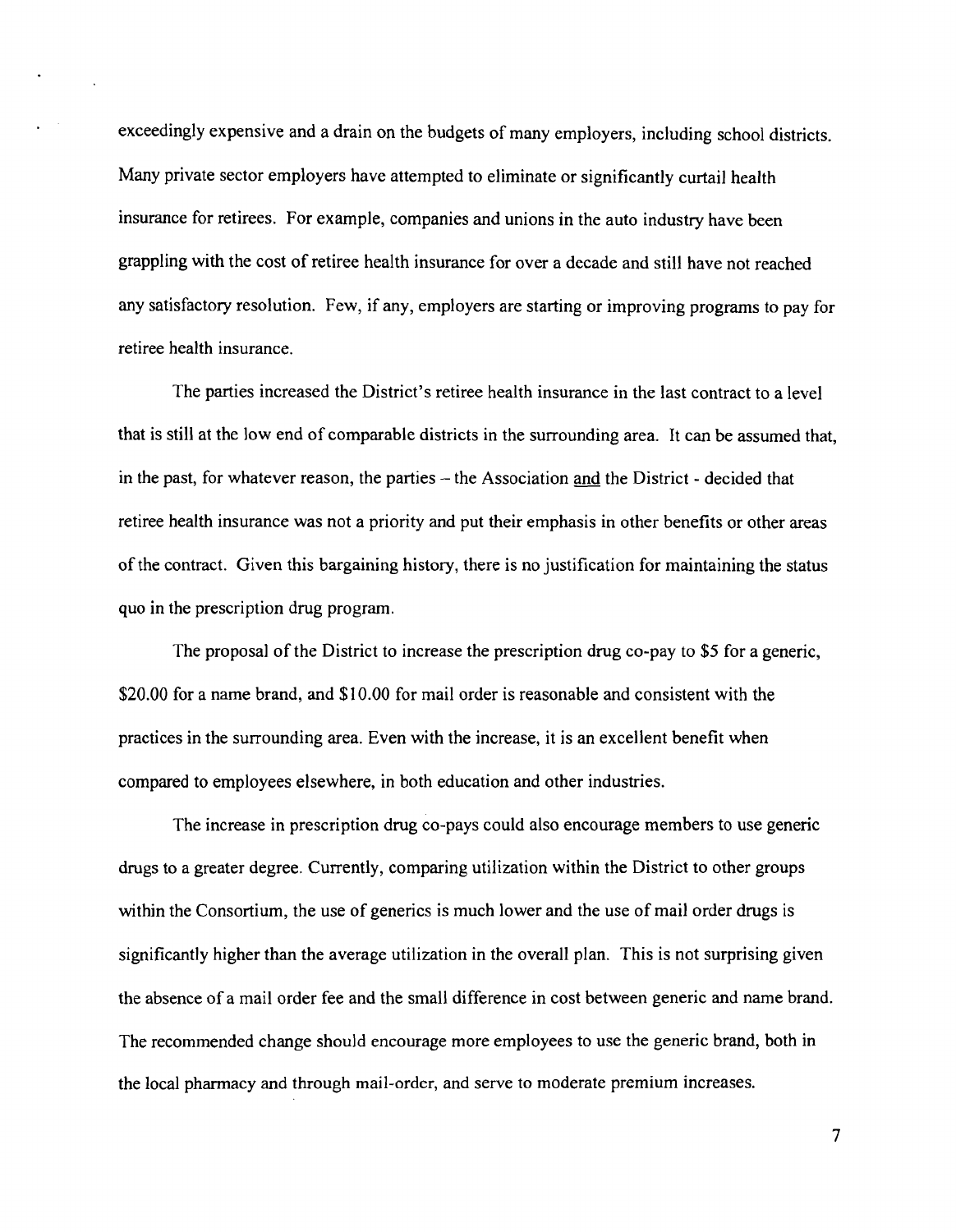*Recommendation.* The Agreement should be modified to increase the prescription drug co-pay to \$5 for a generic, \$20.00 for a name brand and \$10.00 for mail order.

### 2. WAGES

Position of the Association. The Association has proposed increases of 3.5% for school year 2008-09, 3.5% for 2009-10, and 3.75% for 2010-11, inclusive of the cost of increment.

Position of the District. The District proposed wage increase of 3.0% (inclusive of step) for 2008-2009 and 3.3% for 2009-10 and 2010-11 ifthe prescription drug plan it sought is adopted. In the alternative, it proposed a 3% wage increase for all three years if it was not possible to implement the changes in the District's health insurance plan.

Discussion. The Association submitted wage data that indicates wages in New York Mills are average for the surrounding area, although it noted that such comparisons are not always accurate due to the teachers who have been frozen on step. Adoption of its proposal would be less than the average settlement for the three years in question. Given the general state of the economy, the Association maintained that its proposal was appropriate and should be adopted.

The comparisons submitted by the District are consistent with those of the Association. It maintained, however, that, in light of the projected increases in health insurance costs and the proposed 8.9% reduction in State aid, a more moderate increase in wages is appropriate. It maintained that its proposal would keep teachers in the District in the middle of the pact in terms of salary and was an appropriate percentage increase in tough economic times.

The information provided by both sides confirms that current salaries are comparable to salaries of other small school districts in the area. Neither side has proposed modifying the salary schedule. With comparable salaries, the appropriate percentage increase is the principal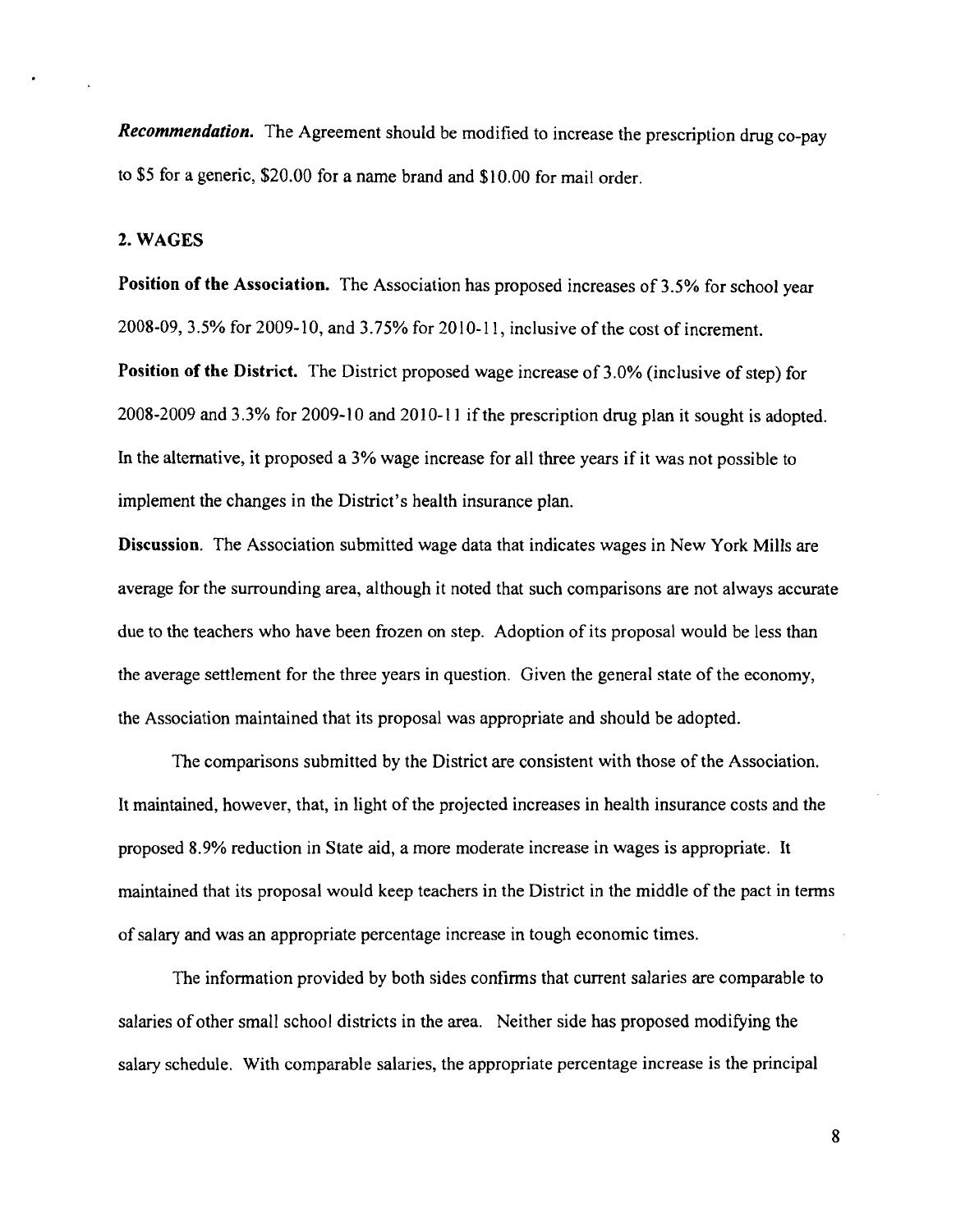variable to be considered. The Association noted that the average increase was 4.5% in 2009.09, 3.7% in 2009-10 and 4.28% in 2010-11. Only about half the contracts are settled for 2009-2010, and it is not clear whether these settlements were made before or after the downturn in the economy.

This information could be used to justify a 4% wage increase for each year if comparability were the only benchmark and  $\mathbf{if}$  the contract was being negotiated six months ago. However, Factfinders are required to consider other criteria (see the introductory comments). At the time of the writing of this Report and Recommendations, the unemployment rate increased to 7.6%, up from 4.9% a year ago. Retail sales have slowed dramatically. Banks and the auto industry are clearly in trouble and the impact of the stimulus package proposed by President Obama is uncertain. The Consumer Price Index (CPI), long a key barometer in assessing appropriate wage increases, increased by 4.2% for the first half of 2008 (July, 2008), but decreased by 1.2% in December. These numbers are based on the 12 months previous to the month issued. These rapid gyrations make the CPI an uncertain barometer for forecasting future increases. Through its proposal, the Association has acknowledged that comparable settlements should not be the sole and exclusive guide in determining the appropriate salary number and that the general economy must be taken into account.

The Association's proposal is a significant drop from the average percentage settlement in comparable districts and should be adopted. However, its proposal should be incorporated as a "net" increase - the true value of the proposed wage increased. The increases in the prescription drug co-pays cannot become effective until the second year of the contract. In 2009 20 I0, the value of its cost should be added to the wage adjustment so that employees will have a net increase of about 3.5% (wage increase minus the value of the prescription drug co-pay).